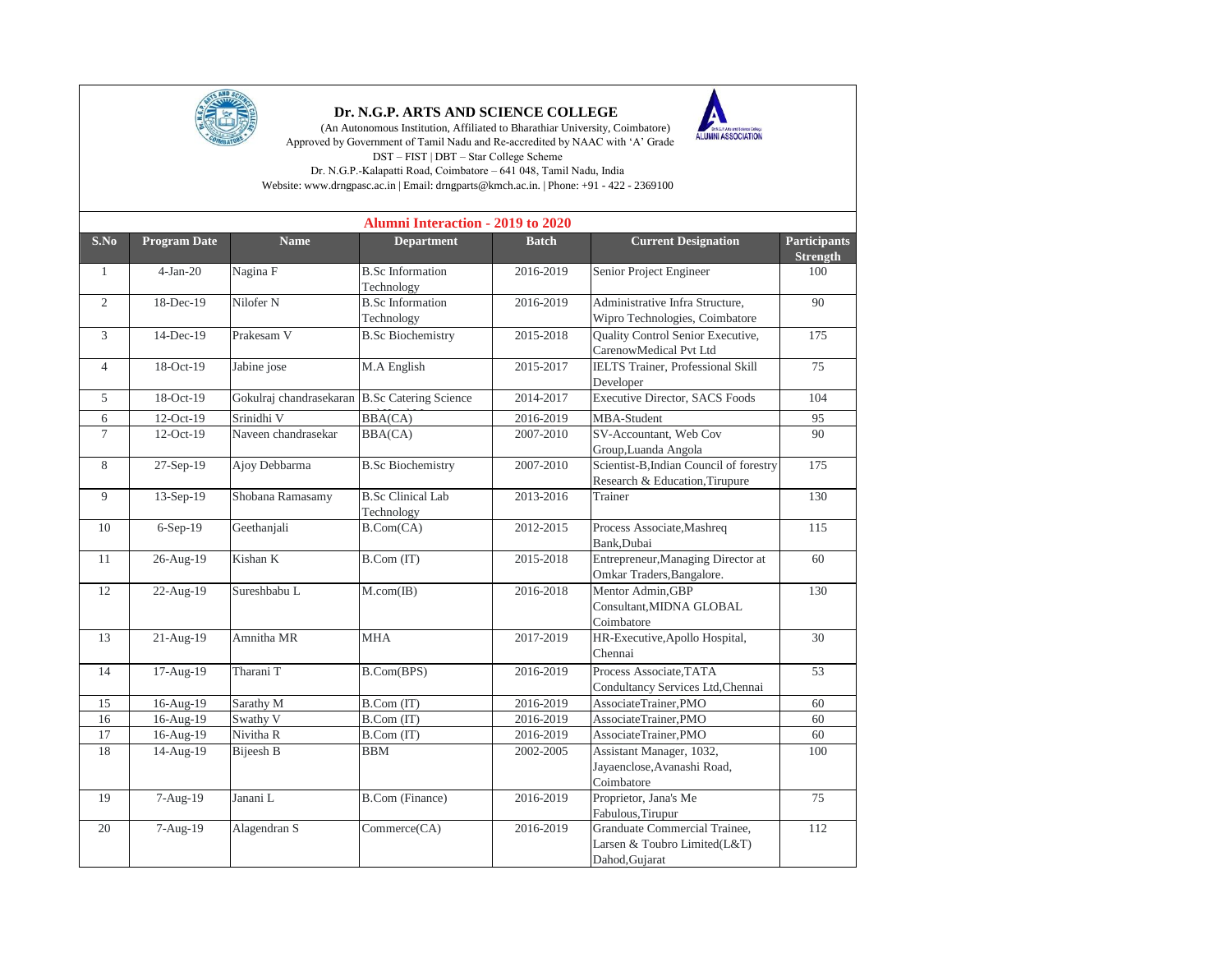| 21 | 5-Aug-19        | Dr.Natarajan<br>Velmurugan | M.Sc Biotechnology                    | 2005-2007 | Scientist, CSIR-NEIST, Branch<br>Laboratory-Itangar<br>Naharlagun, Arunachal Pradesh                       | 259 |
|----|-----------------|----------------------------|---------------------------------------|-----------|------------------------------------------------------------------------------------------------------------|-----|
| 22 | $27-Jul-19$     | Tamilselvan S              | B.Com(CS)(CA)                         | 2015-2018 | Accountant, R.G.Pudur,<br>Chinniyampalayam, Coimbatore                                                     | 119 |
| 23 | $27-Jul-19$     | Wilson P                   | B.Com(CS)(CA)                         | 2015-2018 | Senior Process Executive,<br>INFOSYSBPM, Bangalore                                                         | 119 |
| 24 | $27-Jul-19$     | Arjun N A                  | $M_{\cdot}$ Com $(CS)(CA)$            | 2009-2011 | Company Secretary, Denkanikottai                                                                           | 386 |
| 25 | $27-Jul-19$     | Pushparaj Selvaraj         | M.Sc Computer Science                 | 2001-2004 | Technology Consultant, Cognizant<br>Technology Solutions, Coimbatore                                       | 200 |
| 26 | $27$ -Jul-19    | <b>Antony Rufus</b>        | <b>Computer Technology</b>            | 2012-2015 | Web Developer, Mandy<br>Technologies, Coimbatore                                                           | 150 |
| 27 | $19-Jul-19$     | Muhammed Thaha A           | <b>B.Sc Information</b><br>Technology | 2015-2018 | Entrepreneur, Magizhagam Co-<br>Secretary, Tirupur.                                                        | 110 |
| 28 | $19-Jul-19$     | Yogamaheshwaran M          | <b>BCA</b>                            | 2015-2018 | Associate Analyst, Deloitte<br>Consulting India Private                                                    | 275 |
| 29 | $19-Jul-19$     | Nivetha A                  | <b>B.Sc Physics</b>                   | 2015-2018 | II M.A.Political Science, Govt. Arts<br>College Road, Gopalapuram,<br>Coimbatore.                          | 86  |
| 30 | $17-Jul-19$     | Shilpa s                   | M.Sc Food and Nutrition               | 2017-2019 | Dietician, Kolors Health<br>Care, Coimbatore                                                               | 65  |
| 31 | $17-Jul-19$     | Sindhuja R                 | M.Sc Food and Nutrition               | 2017-2019 | Dietician, Kolors Health<br>Care, Coimbatore                                                               | 65  |
| 32 | $16$ -Jul- $19$ | Pavithra J                 | <b>B.Sc Biotechnology</b>             | 2014-2017 | Project Coordinator, Visionary<br>RCM.Coimbatore                                                           | 60  |
| 33 | $15$ -Jul-19    | Sugumar M                  | B. Com (B&I)                          | 2015-2018 | Airport Operational and Customer<br>Service, Interglobe Aviation<br>Limited, Trichy International Airport. | 170 |
| 34 | $10-Jul-19$     | Aadharsh r S               | <b>B.Com(Finance)</b>                 | 2014-2017 | Proprietor, Aaudharaa Associates, 253<br>Asoka Complex, KG<br>Street,Coimbatore.                           | 120 |